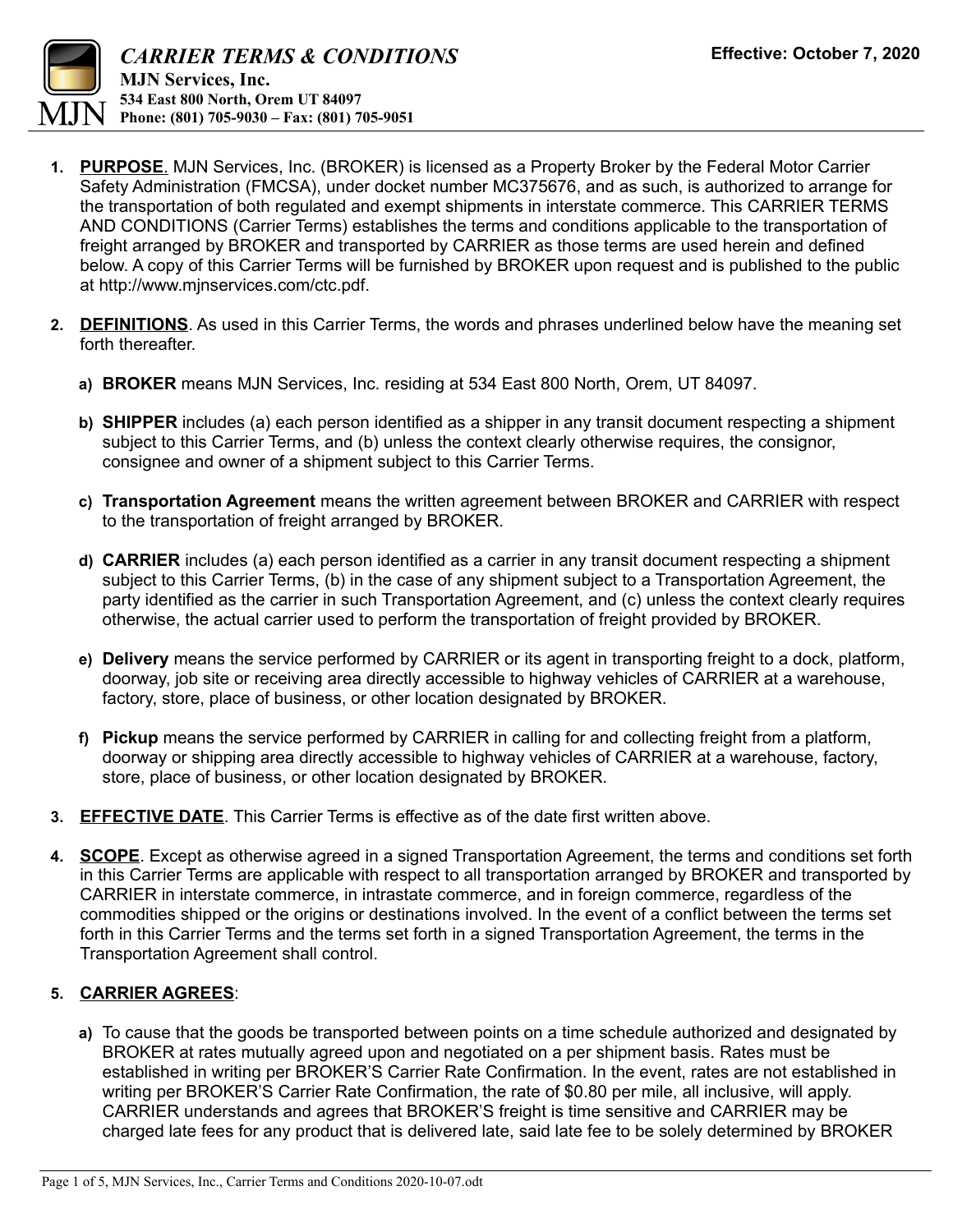after considering all facts and circumstances.

- **b)** Shipments made under this Carrier Terms will be subject to all the terms and conditions of the Uniform Straight Bill of Lading. All such documents shall show actual consignor and consignee and the CARRIER'S name shall be shown on the bill of lading as the Carrier of Record. The BROKER'S name will not be shown on the bill of lading as Carrier and if it does appear it must be reflected as "Transportation Broker" only. CARRIER shall become solely liable for the freight when it takes/receives possession thereof, and the trailer is loaded, regardless of whether a bill of lading has been issued, and/or signed, and/or delivered to CARRIER. Any terms of the bill of lading inconsistent with the terms of this Carrier Terms shall be controlled by the terms of this Carrier Terms.
- **c)** To bill all charges for transportation services directly to BROKER within ten (10) days of delivery and shall provide BROKER with a copy of BROKER'S Carrier Rate Confirmation, Carrier's invoice, proof of delivery, **ORIGINAL** bills of lading, and valid third party receipts for costs incurred by CARRIER. All third party receipts, such as receipts for lumper, must accompany CARRIER'S invoice and proof of delivery at the time CARRIER bills BROKER. BROKER will deny payment to CARRIER for any such receipts received by BROKER after BROKER has billed its customer.
- **d)** That payment will be denied if the documents referred to in paragraph 5.c) above are not received by BROKER within ninety (90) days from the first pickup date of shipment, and no billing adjustments will be accepted by BROKER after the ninety (90) day period has expired..
- **e)** To assume full and complete responsibility and shall be liable to BROKER for loss, damage, and delay to any property transported under this Carrier Terms. Such liability shall begin at the time CARRIER takes/receives possession of the freight and shall continue until said cargo is delivered to consignee at destination, or to any intermediate named stop off party directed by BROKER. CARRIER shall be liable for the full value of the shipment which shall be understood to mean the replacement cost of the lost or damaged items or delay charges plus associated brokerage fees and freight. Exclusions in CARRIER'S insurance coverage shall not exonerate CARRIER from this liability.
- **f)** To indemnify, defend and hold BROKER and its customers (including their officers, directors, employees, subcontractors and agents) harmless from and against any and all lawsuits, claims, charges, liabilities, judgments, damages, fines, penalties, costs, demands and expenses (including costs of defense, settlement and reasonable attorney's fees) of whatever type or nature, including damage or destruction of any property, or injury (including death) to any person, arising out of or related to, directly or indirectly, CARRIER'S transportation of freight pursuant to this Carrier Terms.
- **g)** To maintain adequate insurance coverage for trucker's auto liability in an amount of not less than \$1,000,000 combined single limit and motor truck cargo coverage in an amount equal to the full value of the maximum quantity of goods transported under this Carrier Terms, but in no event less than \$100,000 per shipment. The auto and cargo insurance shall be in the form required by 49 CFR 1043.2 and have no exclusions or restrictions that would not be accepted by the Interstate Commerce Commission for filing under those statutory requirements aforecited. CARRIER shall cause its insurance carrier to forward forthwith to BROKER a standard Certificate of Insurance, which certificate shall require the insurance carrier to list BROKER as a certificate holder and to give BROKER written notice thirty (30) days prior to cancellation of such insurance. CARRIER is liable for all cargo loss or damage above amounts paid by insurance.
- **h)** CARRIER is solely responsible for any Worker's Compensation in accordance with the laws of all states in or through which the CARRIER will operate. The CARRIER agrees to assume the total and sole responsibility to assure adequate worker's compensation coverage is in place for its employees and other persons as the law may require.
- **i)** BROKER may set off against the amounts invoiced by the CARRIER: (1) any amounts advanced to the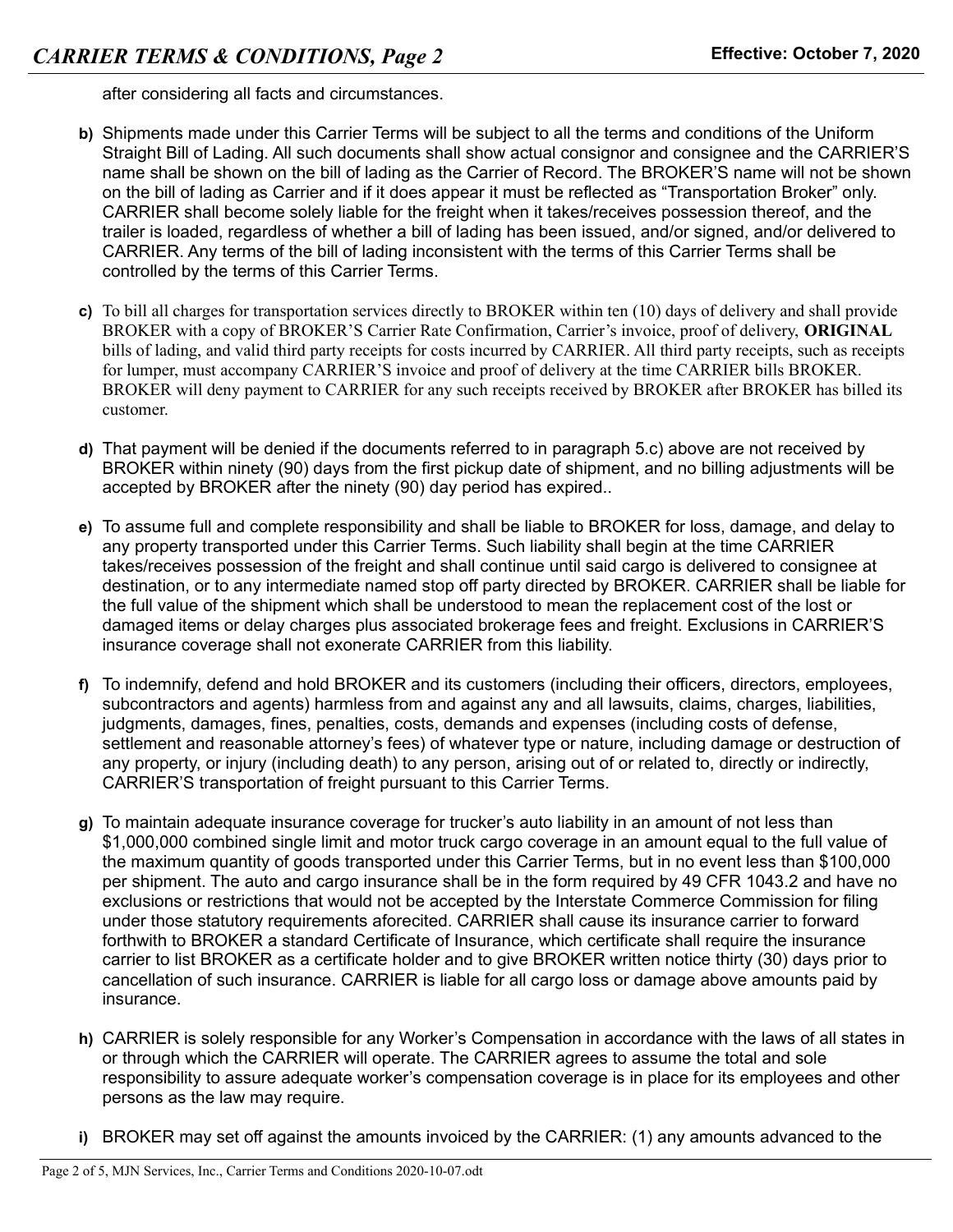CARRIER or its representatives; (2) any expenses incurred by the BROKER on behalf of the CARRIER; (3) the replacement cost of any lost or damaged shipping devices, such as, but not limited to, pallets, barrels, boxes, or other containers; and, (4) any amount CARRIER is indebted to BROKER or its customers, including freight loss, damage and delay claims.

- **j)** If for any reason, CARRIER fails to complete transportation of commodities in transit under the terms of this Carrier Terms, or abandons a shipment and thereby subjects BROKER to liability, CARRIER expressly agrees that BROKER shall have the right to complete the trip using other equipment, and hold CARRIER liable for costs and damages.
- **k)** CARRIER is relying on the general credit of BROKER and hereby waives and releases all liens which CARRIER might otherwise have to any goods of BROKER'S Customers in the possession or control of CARRIER. CARRIER shall not withhold any goods of BROKER'S Customers on account of any dispute as to prices or alleged failure of BROKER to pay charges incurred under this Carrier Terms.
- **l)** CARRIER further acknowledges and agrees that BROKER is an independent contractor as to its Customers, and is not the agent of any Customer. CARRIER authorizes BROKER to invoice SHIPPER for services provided by CARRIER, and CARRIER agrees that it shall not look to the Customers of BROKER under any circumstances for payment of freight charges and hereby waives any such right.
- **m)** For a period of two (2) years after the later of (a) the date of delivery, or (b) the termination date of a Transportation Agreement, CARRIER shall not, directly or indirectly, solicit or do business of a transportation nature with any of BROKER'S Customers who are serviced by CARRIER as a result of this shipment. Solicitation prohibited under this Carrier Terms means participation in any conduct, whether direct or indirect, the purpose of which involves transportation and/or handling of property by CARRIER for which CARRIER does, or did in the past, provide such services for that customer under arrangements first made or procured by BROKER. If CARRIER performs services of a transportation nature for compensation for any Customer of BROKER without prior authorization from BROKER, CARRIER shall immediately pay to BROKER an amount equal to fifteen percent (15%) of all revenues invoiced by CARRIER to the solicited Customer. BROKER shall identify its Customers to CARRIER as each first load from each Customer is tendered to CARRIER. CARRIER'S acceptance of the load and movement of the property will acknowledge that this new customer is BROKER'S Customer.

## **6. BROKER AGREES**:

- **a)** To perform all billing, invoicing, and collection services to or with respect to customers whose property is transported by CARRIER pursuant to this Carrier Terms.
- **b)** To pay CARRIER for CARRIER'S services within twenty-one (21) days, after receipt of **ORIGINAL** shipment bills of lading and delivery receipts, free and clear from any question of claim, shortages, or damage, together with BROKER'S Carrier Rate Confirmation and CARRIER'S invoice for the agreed upon transportation compensation.

## **7. OTHER:**

- **a)** It is understood and agreed that the relationship between BROKER and CARRIER is that of independent contractor and that no employer/employee relationship exists, or is intended. BROKER has no control of any kind over CARRIER, including but not limited to routing of freight, and nothing contained herein shall be construed to be inconsistent with this provision.
- **b)** CARRIER and BROKER acknowledge and agree that this Carrier Terms does not bind the respective parties to exclusive services to each other. Either party may enter into similar agreements with other carriers, brokers, or freight forwarders.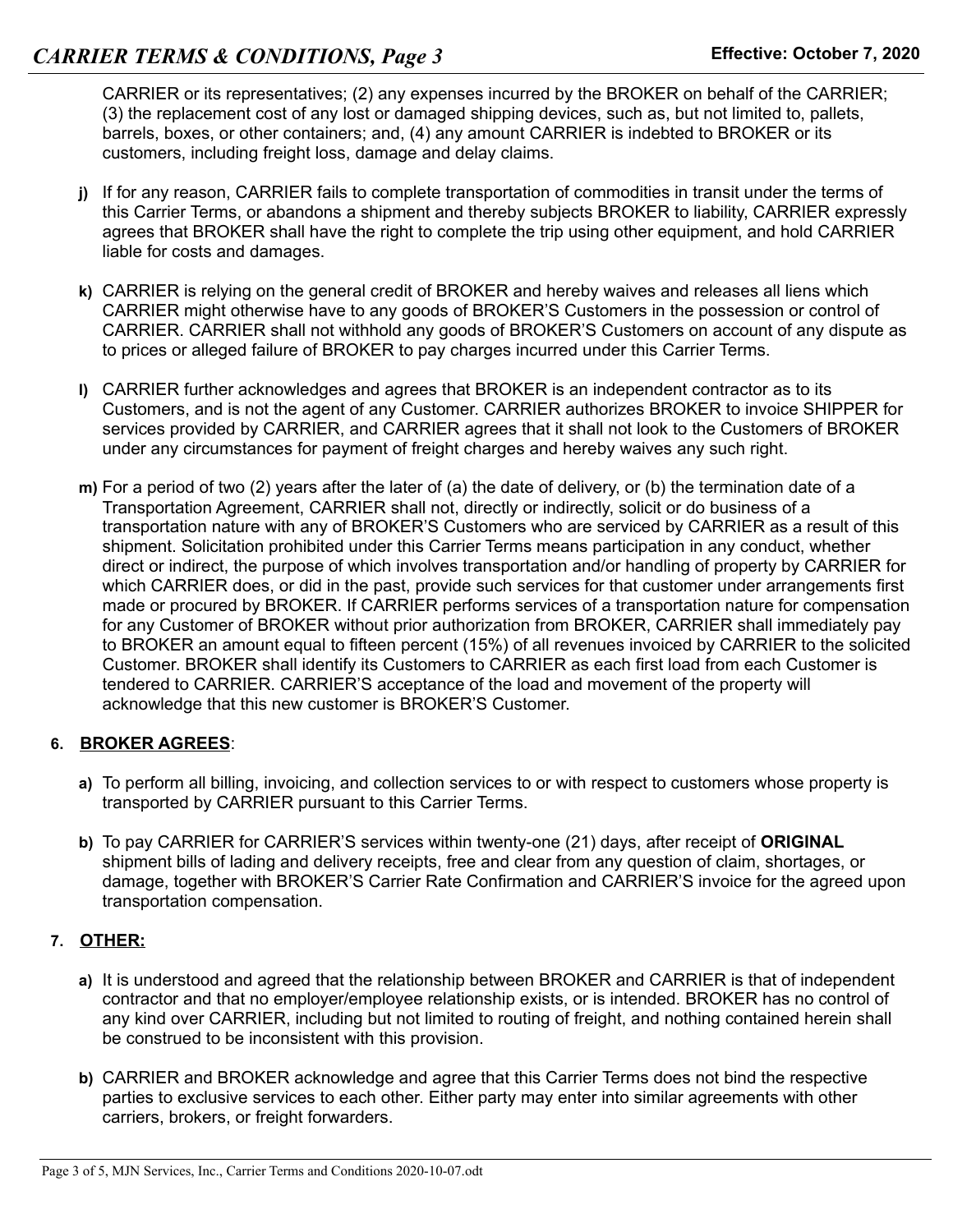- **c)** Failure of either party to enforce a breach or waiver of any provision or term of this Carrier Terms shall not be deemed to constitute a waiver of any subsequent failure or breach, and shall not affect or limit the right of either party to thereafter enforce such a term or provision.
- **d)** Obligations of this Carrier Terms are separate and divisible and in the event that any clause is deemed unenforceable, the balance of this Carrier Terms shall continue in full force and effect. CARRIER expressly waives all rights and remedies under Title 49 U.S.C., Subtitle IV, Part B to the extent they conflict with this Carrier Terms.
- **e)** CARRIER shall limit disclosure of information concerning this Carrier Terms and each of BROKER'S Carrier Rate Confirmations relating to freight transported by CARRIER, to only CARRIER'S agents, employees and subcontractors directly involved in its execution and performance. CARRIER shall only use BROKER'S and its Customer's technical and business information to provide the transportation and related service required under this Carrier Terms and the related Carrier Rate Confirmation.
- **f)** CARRIER shall forthwith pay to BROKER the amount of all actual attorneys' fees and all filing, recording, publication, collection, search, and related administrative costs, including interest at 18% per annum from the date said costs are incurred until paid, with respect to the defense or enforcement of BROKER'S interests under this Carrier Terms (whether or not BROKER files a lawsuit against CARRIER). Without limiting the generality of the foregoing, CARRIER shall, with respect to each and all of the foregoing, pay all actual attorneys' fees and costs BROKER incurs in order to: obtain legal advice; enforce or seek to enforce any of its rights; prosecute actions against, or defend actions by third parties; commence, intervene in, respond to, or defend any action or proceeding; or file or prosecute a claim or right in any action or proceeding, including, but not limited to, any probate claim, bankruptcy claim, third-party claim, or secured creditor claim. In the event BROKER brings any lawsuit against CARRIER predicated on a breach of this Carrier Terms, or in any manner relating to this Carrier Terms, BROKER shall be entitled to recover its costs and attorney's fees in addition to any amounts awarded by the court, including, but not limited to, interest at 18% on all unpaid balances from the date said amounts are incurred or awarded until paid, and attorneys' fees and costs incurred in the enforcement of, execution upon or defense of any order, decree, award or judgment.
- **g)** In the event of Insolvency proceedings being instituted by or against CARRIER, BROKER, or an agent of BROKER, may immediately enter upon any owned or leased property of CARRIER, including a trailer where property belonging to BROKER'S customer may be found and take possession of such goods.
- **h)** CARRIER specifically agrees that all freight tendered to it through BROKER shall be transported on equipment operated only under the authority of CARRIER and CARRIER shall not in any manner subcontract, broker, or in any other form arrange for the freight to be transported by a third party without the specific written consent of BROKER. All shipments accepted by CARRIER shall be transported by equipment registered, licensed, insured and identified by CARRIER under its own name and USDOT number; and all shipments, equipment and operations shall be insured by insurance policies obtaind by CARRIER and specifically naming CARRIER as the insured.
- **i)** This Carrier Terms shall be governed, construed and interpreted in accordance with the laws of the State of Utah. CARRIER: (i) agrees that all actions or proceedings relating directly or indirectly to this Carrier Terms or any of the obligations contained therein shall be litigated in courts located within the State of Utah, Utah County, or such other court as BROKER may elect, in its sole discretion; (ii) consents to the jurisdiction and venue of any such court, irrevocably agrees to be bound by any judgment rendered thereby in connection with this Carrier Terms, and consents to service of process in any such action or proceeding by personal delivery or any other method permitted by law; and (iii) waives any and all rights CARRIER may have to object to the jurisdiction of any such court, or to, transfer or change the venue of any such action or proceeding.
- **j)** This Carrier Terms, together with the Transportation Agreement, if any, contains the entire agreement